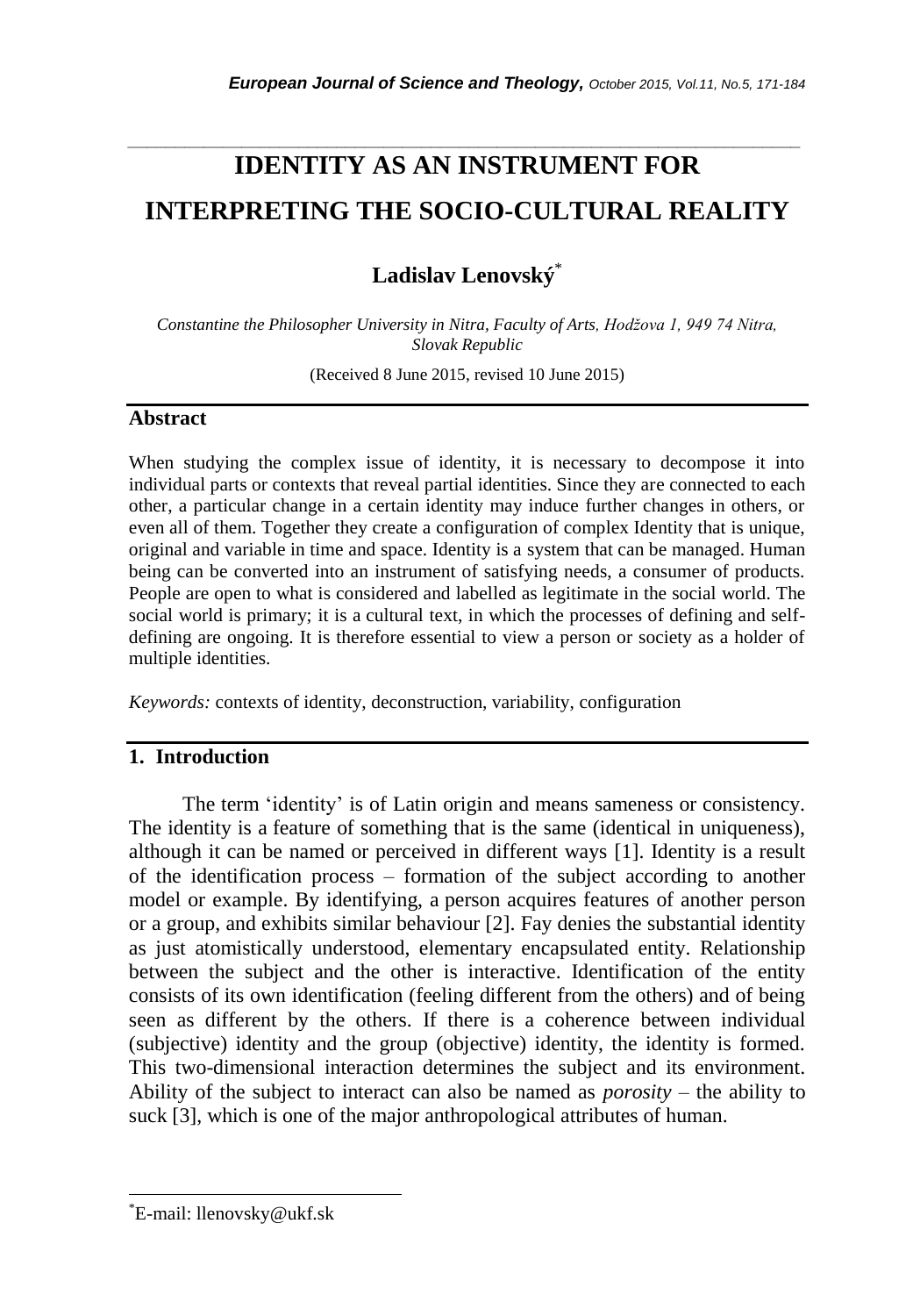The answer to the question **WHO AM I**? significantly determines our behaviour, opinions, attitudes, value orientations and acts. Generally, the answer to this simple question can be very problematic. It is because there is usually more than one correct answer. But the main problem is not the number, it is ambiguity and diversity of the answers. Complex studying of identity requires to deconstruct the issue into individual parts, depending on the socio-cultural situation in a particular time and space. (Derrida´s interpretation of deconstruction means the demolition and removal of traditional ideas in thinking and structuring. It is a deep analysis of usual semantic units until the hidden or suppressed assumptions appear. Criticism of tradition is done in the name of tradition. Compared to classical structuralism which worked with the idea of a static structure, dynamic nature is now essential [4].) If the general Identity (with capital 'I'), as the main subject of interest, is deconstructed, partial identities (contexts) are revealed – generic, ethnic, religious, local, regional, state, national, sexual, gender, generational, social, professional, political and cultural. (Eagleton uses the term Culture as a paradigm for distributive examination of culture. Existence of something specific (culture) is determined by existence of something general (Culture) [5].)

A characteristic feature of identity is its interpretativeness [6]. It results from the individuality and variability of the identification process, which can even lead to the pseudoidentity. (Identification is an effecient way to remove certain types of frustration. Political or military features of a national hero can become familiar to a frustrated and chronically unsuccessful *small man* [2].) By identifying with the dominant, exhibitionist or highly liveable model, an individual or a group can acquire certain features of dominance, exhibitionism or sociability. Identification is a natural reaction of humans in meeting their needs. Lawless identified seven basic human needs (living existence and its security, sex regulation, care for offsprings, relations to the unknown and unknowable, protection and management outside of the kinship, use and management of leisure time, treatment of maladjusted members of society) [7] while Malinowski distinguishes three universal levels of human needs - 1. basic (biological), 2. instrumental, 3. symbolic and integrative needs that determine cultural reactions (supply, kinship systems, security and defense…) [8]. In order to satisfy them, social organization (system of social roles and social status) and social institutions (economic, educational, family, religious, stateadministrated, recreational and rehabilitation) were created [7]. They consist of various social structures (family, school, Church, work groups, etc.). In this environment, the identity is formed as one of the results of socio-cultural processes. Participation and/or absence in these structures may cause that the person acquires and/or loses specific identities. In symbolic interactionism, identities are arranged hierarchically. The socio-psychological theory is based on the fact that the mind and personality are not included in the initial human 'equipment', but they develop throughout life [9]. Man can have as many identities, as in how many groups he/she feels to be a member.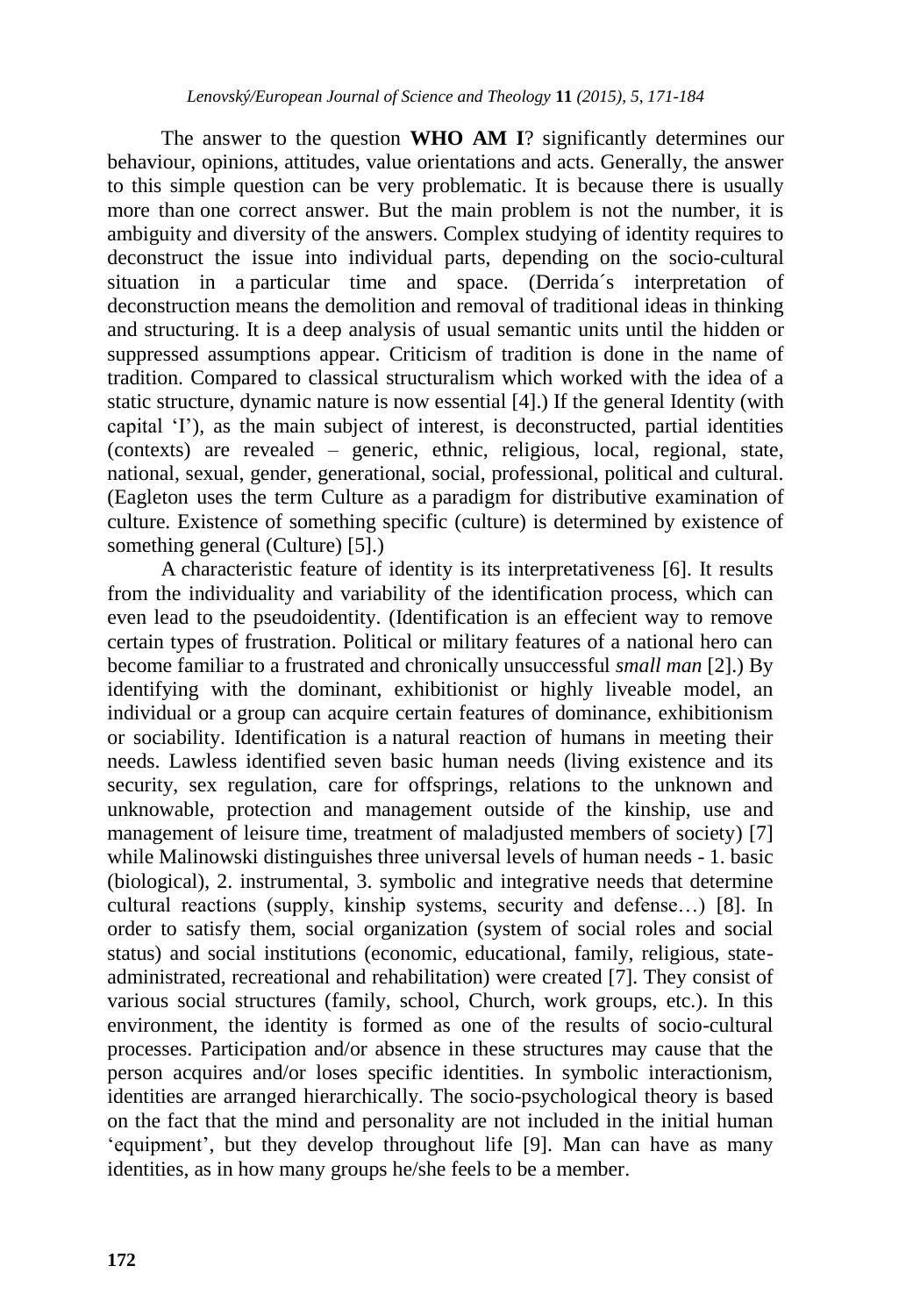## **2. Contexts of identity**

#### *2.1. Generic, sexual and generational identity*

Primary, undeniable, biological and static identity is **generic identity** (species identity) expressed in the identification: I am human. Only in cases of mental disorders, diseases or under the influence of drugs, a person may identify himself in another way. There is some uncertainty related to the initialization of a generic identity, which arises from the continuing correlation between autoidentification (since one realizes himself) and definition of the beginning of the human as biological and spiritual body. Intense disputes about the earliest days of human existence are still ongoing in anthropological, biological, philosophical, axiological and theological studies [10-13].

Primary and biological identity is also **sexual identity** that defines women and men. Depending on their cultural identity, they are given/dictated various social roles and cultural patterns in their lives. Traditional tendency to understand sexual identity as a synonym of gender identity is no more considered accurate and true. Moreover, since there exist opportunities for sex change in the developed world, it cannot even be defined as static. In connection with the research of masculinity and femininity, the agenda of sexual identity was more or less excluded from Biology and Anthropology and integrated into gender studies. It was transformed into gender identity, originally discovered and named by cultural and social anthropologists.

## *2.1.1. Example 1 - gender studies*

Is woman only sex? Is that all what distinguishes her from men? Is it a motherhood which defines a woman? If yes, what about childless and infertile women? Should they be considered as 'less women'? The concept of woman and man today seem to be more socio-cultural than biological phenomenon. Is sexuality formed by the type of sexual organ? Is sex identity defined by the libido? If the first assumption is true, what about women trapped in a male body and vice versa? If the second case is true, are lesbians less or more women? And what about bisexuals who do not fit into traditional gender dichotomy? As they are in minority, they can be written off as minor variation or system error; or they can be seen as a natural part of the biological spectrum and every sociocultural space. This encourages a popular, and nowadays even scientifically relevant hypothesis, that even sex itself is just a cultural construction [3]. In some communities, the contradiction between gender and sex is not a defect, but a positive. Transsexuals in Mexico are considered as a gift or a blessing. They are respected for their sensitivity and intense relationships with family, because they care about their parents for a whole life, do not get married, do not have babies and do not leave.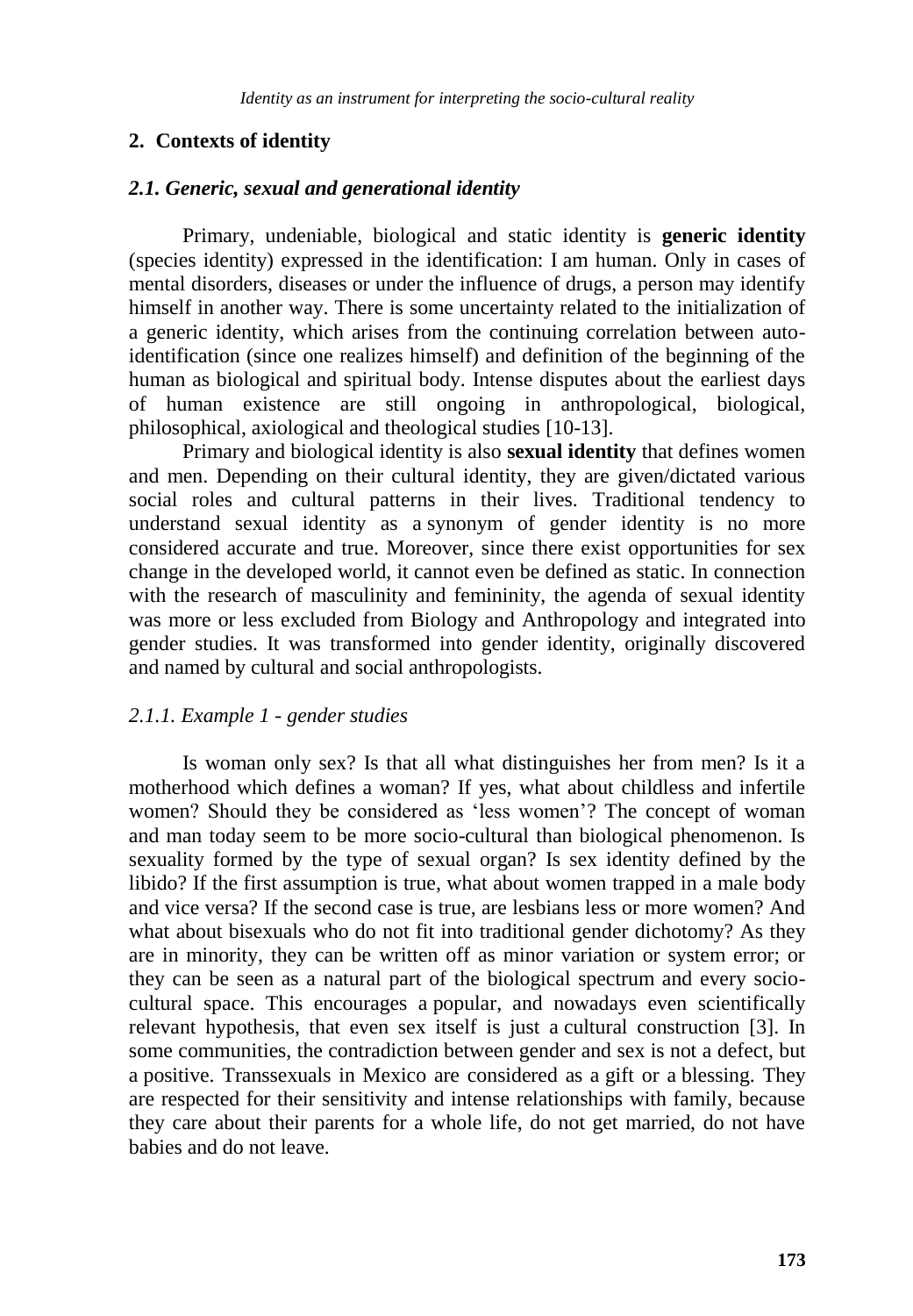Under the influence of gender, psychological and sexological approaches, **gender identity** lost its stigma of stability and traditional bipolarity, which is nowadays more attributed to cultural determinism, ignoring the biological determinism (and its sexual identity). The current philosophy of culture and society is characterized by individualization and individual perception of reality. It prefers self-identification from the social and cultural pressure. In the Euro-American culture, homosexuality, transsexuality and transvestism are no more officially considered as mental illness, congenital incapacity or consequences of childhood traumas. Transgendered describe their problem as a biological defect when the right soul is in the wrong body. Opponents say that the body is correct, but the soul is wrong and it needs to be treated.

An important factor that encouraged the separation of sexual and gender identity, now sometimes seen almost as unrelated entities, is the socio-cultural change. Forced as well as natural endogenous or exogenous diffusions led to the creation of new life strategies. They also changed the traditional social structure, organizations, social roles and the way of life of individuals and societies, originally based on bipolarity and a strict separation of male and female world. Citizenship, as the primary organizing principle of modern society, cannot be built solely on the abolition of serfdom (or another autocratic-oligarchic system), codification of the rule of law and the adoption of constitution (by *bringing* the democracy). It must be implemented by the penetration of brotherhood, equality and freedom to all *corners* of socio-cultural reality and minds of all individuals. This process may take several generations and even in Western societies, which are proudly called modern, it has not been finished yet. This can be demonstrated by the unfinished emancipation of women, gender equalization, continuing problems in understanding and defining of sex, gender and sexuality [14, 15]. (But perhaps the existence of this discourse and the opportunity to live in such a *disordered world* are a characteristic feature of modern civil society).

In the process of creating the identity, a question of origin is one of the most important. Through socialization, enculturation and intergenerational cultural transmission, **generational identity** is formed. It expresses the affiliation to family, community and ancestors. Family satisfies many human needs. As a primary social group, it significantly contributes to the formation of all partial identities. In the family, a person acquires fundamental 'cultural equipment', which is at disposal for all life. If the own family is absent or has no interest, it can be replaced by various institutes (foster families, adoptive families, foster parents, other relatives, orphanages). In some cases, generational identity may have direct relations with other identities. It is even possible to transmit some identities (ethnic, religious, cultural, state or national) intergenerationally. In conservative communities with a low vertical social or occupational mobility, even social and professional identity, are intergenerationally transmitted. On the contrary, in modern societies built on greater individuality and various types of mobility, identities may have no intergenerational relations (e.g. political, cultural, local, regional, even ethnic, religious or national identity).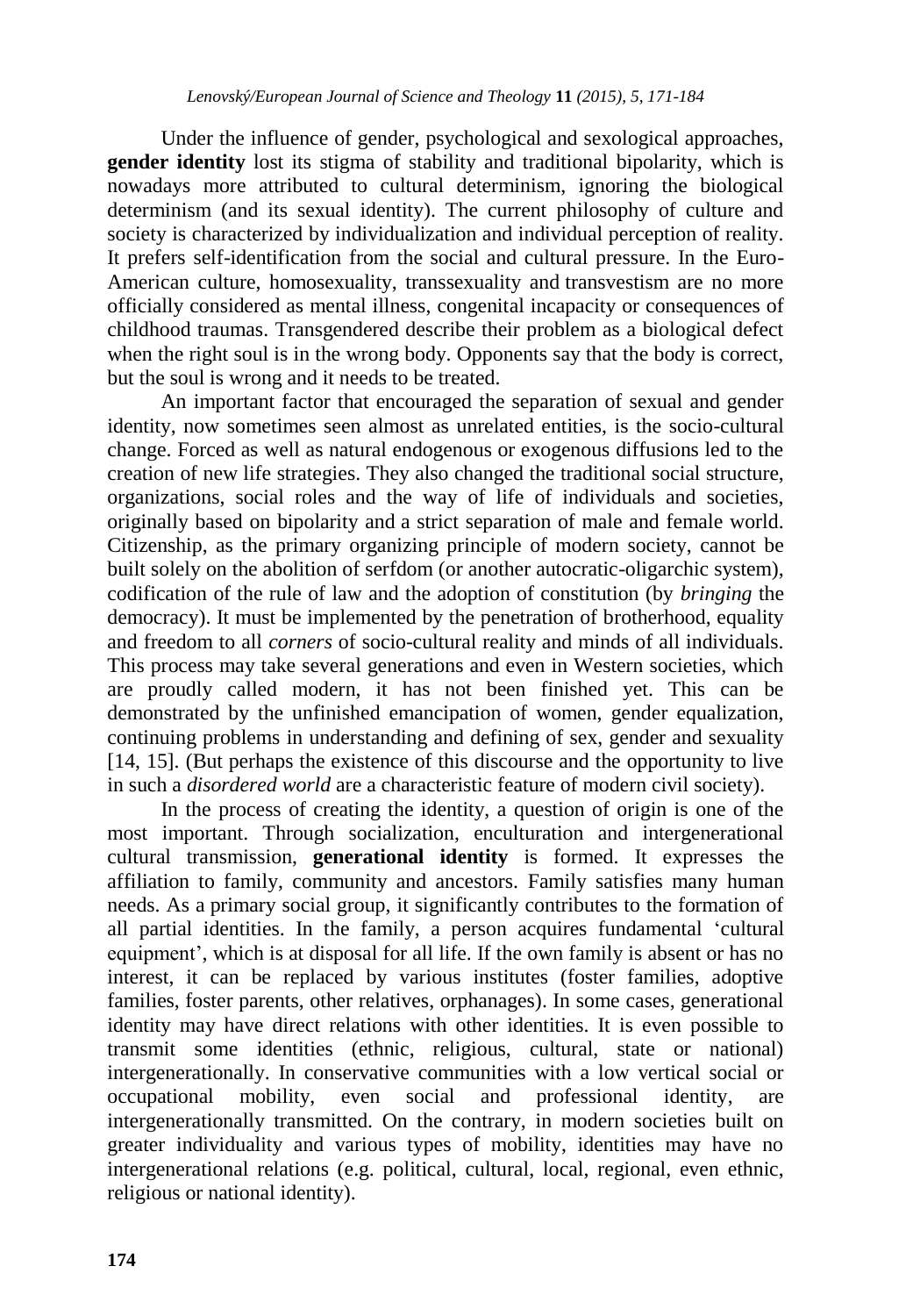#### *2.2. National, state and ethnic identity*

Similarly, significant progress has been made in the definition and differentiation of **national, state and ethnic identity**. National identity refers to ethnically homogeneous communities that reached their emancipation and territorial-political objectives in the form of the own state. Ethnic identity is designed more broadly, as it is built on social, historical, cultural and religious basis. This identity relates even to such groups which were not established as nations or, vice versa, they exist(ed) without a regard to national borders (e.g. some Middle Eastern tribal structures). State identity is the result of organizational transformation of society from societas to civitas. The more 'civitas' prevails, the more significant is the nationality (modern civil world). If the 'societas' prevails, the more important is the origin, tribal or ethnic affiliation (mostly in traditionalist, conservative or less developed geopolitical regions). In some approaches, societies and historical periods, there are made certain efforts to understand the ethnic, national and state identity as identical.

## *2.2.1. Example 2 - European history, dynamism of the importance and relations of ethnic, national and state identity*

It would be naive to claim that a national revival in the second half on the 19<sup>th</sup> century was the major driver of collapses of European monarchies and their transformation to national states. However, use of the national identity (constructed from the ethno-culture of a particular majority) for these purposes is undeniable. (The main drivers were, as always before and after, socio-economic conditions and perspectives, military-political interests of elites, global international political situation and consensus of the competent). National revivalists used the concept of national culture even in justifying the ethnic sovereignty of particular European ethnic groups. One of the European transformation processes was the disintegration of the Austro-Hungarian monarchy which resulted in the creation of new states. In 1918, Czechoslovakia was established. The original project of federation between Czechs and Slovaks did not come into practice, although it was one of the most important ideas and arguments of political negotiations. The Slovaks were eventually defined as part of Czechoslovak, respectively Czech nation as *another identity project*. Cultural and political ambitions of Czechs and Slovaks were already demonstrated in 1895, at the Czechoslovak Ethnographic Exhibition in Prague. The aim was to provide a picture of village way of life of the Czech people. Slovaks were presented here as a branch of the Czech nation [16]. Next realization of the idea of the own (national) state of Slovaks succeeded only in 1939. But its clerofascist background (similar to other European countries) still raises some doubts and divides society according to attitudes towards this historical period. The issue of the Slovak state is still presented as traumatic and/or a taboo.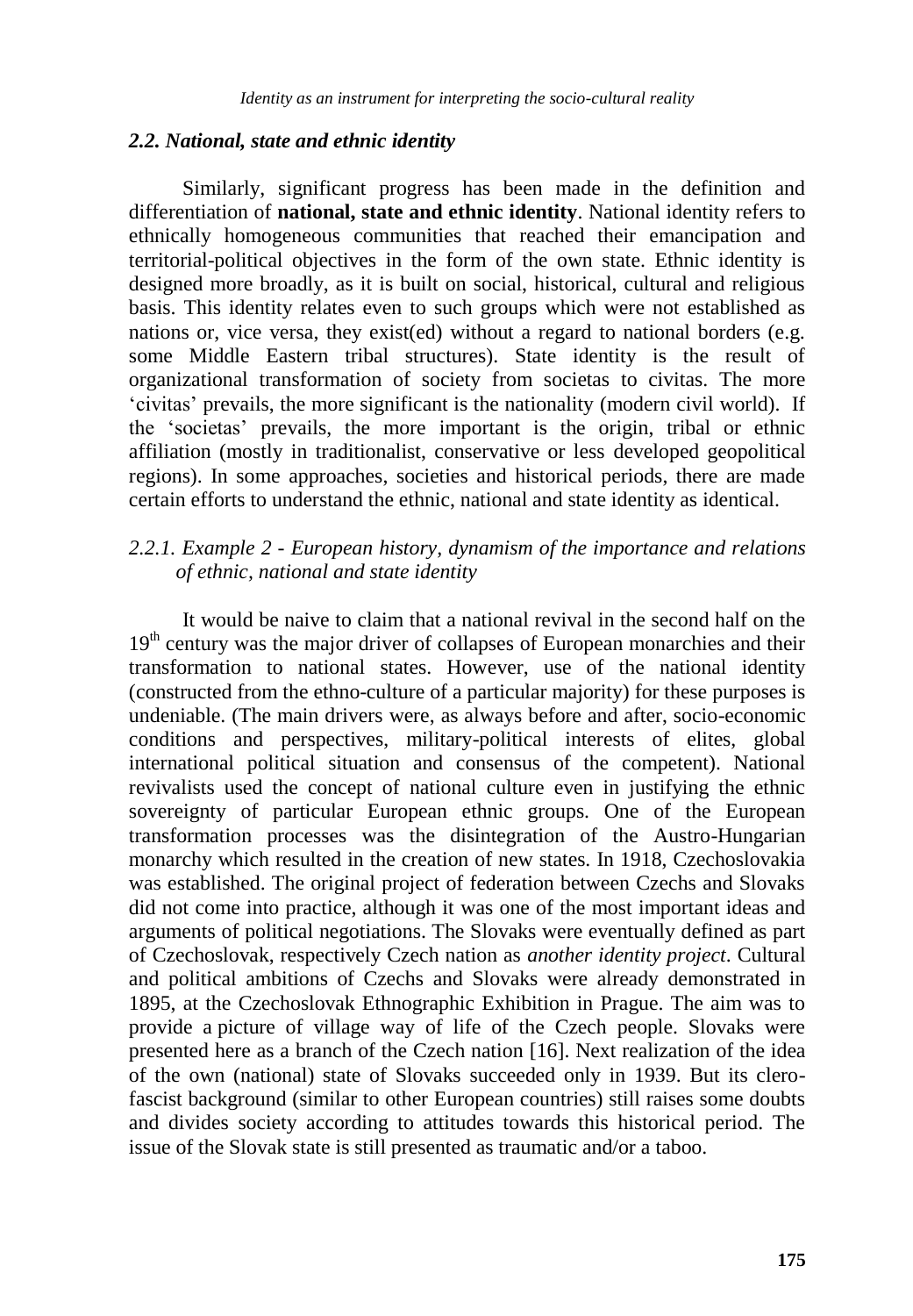Post-war division of the world *solved* the identity problem for nearly half a century. Ethnic, national and partly state identity were overshadowed by new identity formed by the Cold War and ideologies. On the *east*, it was the communist ideology, on the *west* - the capitalist. Geopolitical and socioeconomic changes in the 90s of the  $20<sup>th</sup>$  century launched democratization and integration processes in Central and Eastern Europe. Nowadays, this area is presented as a whole, consisting of several separate and individual nations/states, with their own (free) and also European identity (as another project). But together with integration, many new problems have occurred. Most of them raised from multiculturalism and multiethnicity. Nations/states have to give up some exclusive competences for the benefit of the European idea, new political and economic system and administrative arrangement. At the same time, they have to deal with the pressure of minorities that are established or revitalized in the framework of pluralist minority policy. Certain 'echoes' of the original function of national and ethnic identity are present even today at all stages of the imaginary scale. From separatist, extremely nationalist and revisionist tendencies, to cultural heritage of variable communities, which are historically, ethnically, religiously or in another way different.

# *2.2.2. Example 3 - The Lowlands - historical geopolitical and socio-cultural multiethnic and multireligious area*

To this day, there are communities of descendants of the inhabitants of the former Hungary, which became ethnic minorities literally *overnight*. Lowland Slovaks, Hungarian Romanians, Vojvodina Serbs, Slavonian Croatians, Romanian and Vojvodina Hungarians are full citizens of new states, patriots, but also members of numerous specific communities existing today, although not in a former original whole [17].

The problem with ethnically, religiously and culturally different population was almost *solved* in Europe through repatriation, assimilation and homogenization on the basis of socialist/civil principles. But soon a new problem occurred, caused mainly by global development, intense mobility and immigration. In the second half of the  $20<sup>th</sup>$  century, national, ethnic and state identity in Europe began to operate almost as an integrated system. But this emerging symbiosis was interrupted at the turn of the millennium by immigrants and their descendants who were born in the country of destination actually as locals. The problem is caused not only by individuals, but the communities as a whole. Sometimes their presence is sophisticatedly and deliberately interpreted as problematic, because ethno-politics, cultural policy or minority policy are important elements of the European agenda. They can therefore serve as a proper ethno business tool and useful policy instrument.

Presence of ethno-religious minorities (immigrants or underprivileged communities of local people) is frequently used to *clarify* many economic and social problems. France, Italy or Germany were based on a national principle and until recently, they were presented and perceived as national states. But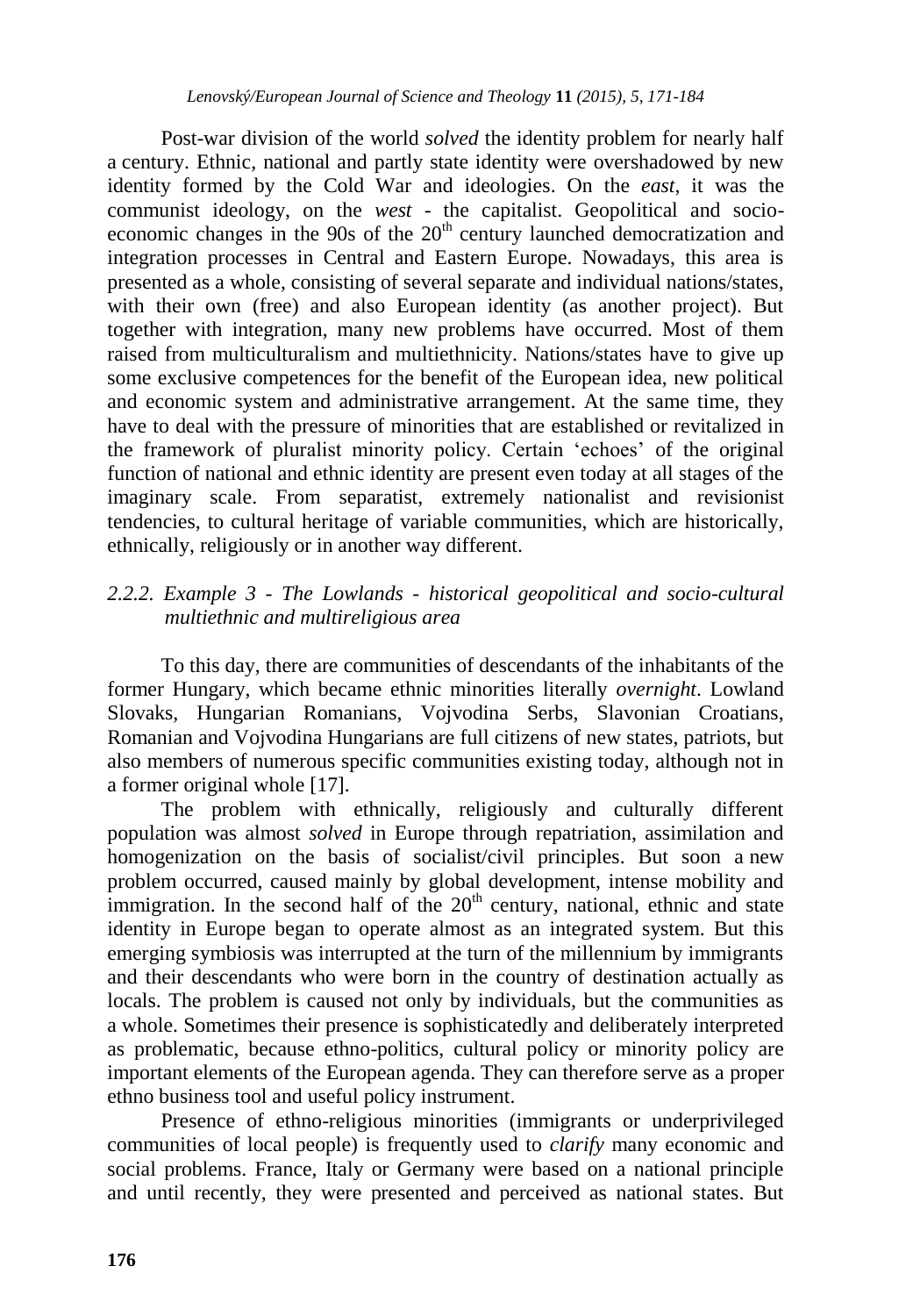current migration processes show that this is just a myth. Nationality and ethnic/national identity have no more practical ties and civic principles do not even allow them in the democratic world. Current criticism of immigration does not dispute the legitimacy of the presence of foreigners, but more likely the process of legitimation of residence and the acquisition of citizenship. Is the administrative right of residence (sometimes even automatically given) sufficient for the integration into society? Is it possible that a possession of passport can create or compensate the identity which was formed by the longterm, multi-generational participation on the formation of socio-cultural, geographical, historical, political and economic potential? Does the acquisition of the citizenship guarantee building and sharing of foreign values on foreign territory, with no relationship to people, history and genius loci? [18] Are these questions and considerations even relevant, in today´s global consumer and materialistic existence? A partial answer is provided by the research of ethnicity (preservation and use of ethnic features – language, culture, ethnonym, identity, history and territory) [19]. E.g. in some communities, ethnic language is the only communication and official language. In others, it may be just one of a number of other languages. Culture also determines daily and ceremonial life in each socio-cultural area. In some of them, historical, territorial, ethnic or religious parameters are strictly defined. In others, culture is tolerant to diversity, it is based on plurality and offers some options.

The response in globalized and open world is the ongoing dispute between anti-multiculturalism (requires a strict definition of the limits of the own culture and creation of mechanisms preventing the penetration of foreign cultural patterns, values and norms into the body of the own culture) and the supporters of multiculturalist concepts of an open world based on enriching cultural, religious, ethnic and other diversity. Similarly, but in a less exposed way, there is ethnocentrism and patriotism against globalism and liberalism.

## *2.3. Cultural, religious and socio-professional identity*

What now comes to the fore is **cultural identity**, which slowly replaces or even absorbs ethnic, national and religious identity (as too hot, dangerous or oldfashioned relics). In cultural studies, this is called the cultural turn. It is a response to de-ethnication, de-confessionalization, demythologisation and delocation of culture in a growing part of the world. Furthermore, it is a kind of defensive reaction to migration and diffusion movements, characterized by the development of massmedia culture, mass production of cultural values (kulturindustrie), transnationalization of media products, cultural imperialism, and global free flow of information. Globalization and mass media culture have such an intense impact on particular national culture, that it may be openly called as a destructive cultural change. Cultural identity is formed by what is important for the survival/preservation of the culture/community. It is an opponent to hegemonial tendencies and to what is dominant. However, it is sometimes only a purposeless, empty category, a covering manoeuvre of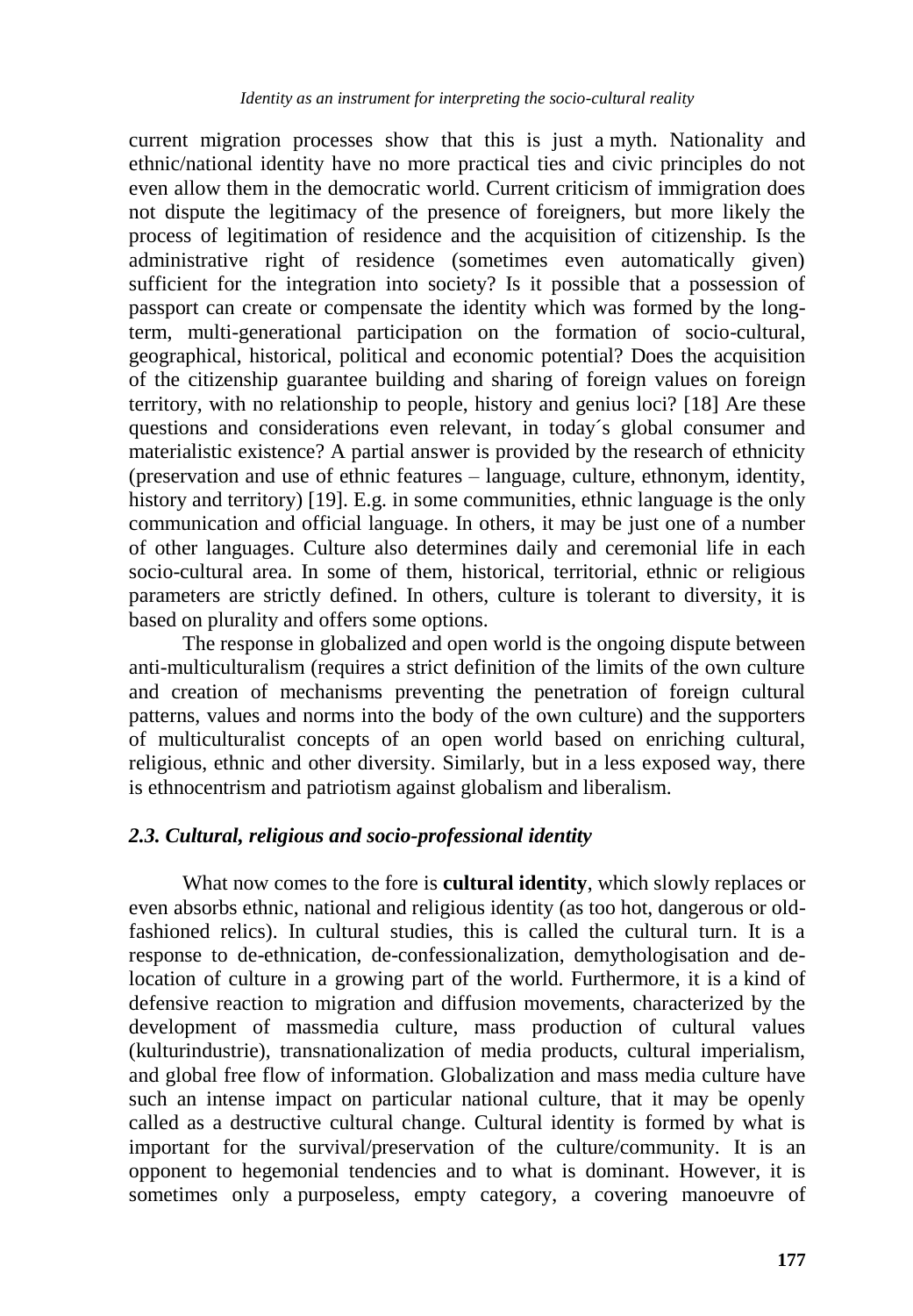national cultural industry and a Trojan horse to left-wing politics and nationalism [20].

Cultural identity is expressed by affiliation to culture. But the main question is, to which one? A particular person or group does not exist in one, but in the intersection of multiple cultures, which may differ in types and forms. Local culture is represented at the level of villages, towns, town parts and it culturally homogenizes all the people on the base of genius loci [21]. The intersection – the point of cultural identity - is also formed by agrarian/industrial way of life, urban/rural culture, ethnic and religious culture, minority/majority, regional, national, European or global culture. The cultural identity of each community is original and unique result of this intersection, which is changing in time and space.

**Religious identity** is a result of adopting the content of a particular religion and it means the integration to specific religious community. A person can obtain this identity even without any personal efforts, by birth and adoption of initiation ceremonies (e.g. christening). Religion may also be adopted unconsciously/ unintentionally (the baptism of newborns), or knowingly/intentionally (at their discretion). Slightly different option is the possibility of converting, accompanied by various reactions of the society. It may vary from tolerance, through a postulated confessional endogamy to penalties (even the death penalty). Particular religions exist in their own interpretations, which have developed under the influence of geographical, political, historical, economic, ethnic and cultural factors. They are placed on a scale which is passing from tolerant heresy to orthodoxy, representing dogmatism [22, 23].

## *2.3.1. Example 4 - fundamentalism*

In its essential form represents the limits of the extreme orthodoxy. However, it is sometimes mistakenly referred to a pseudo-religion, which is presented as religion, but actually, it is not. Labelling some of the current militaristic criminal organizations as fundamentalist is not correct. It is offensive to all other legitimate fundamentalist movements. Members of these *fundamentalist* movements violate basic principles of faith and that is why they are not considered as faithful, not even by the members of the specific religion. Particularly sensitive is the question of existence and perspectives of Muslims in Europe and the Middle East. This topic is often abused and purposefully misinterpreted, mostly by media. The aim is to create a desired image and expected attitudes of Euro-American public, which would legitimize military business activities and prosperity of the countries included in the arms industry. It is necessary to clearly differentiate between orthodoxy/fundamentalism and *fundamentalism*. The link between *fundamentalism* and Islam is similar to Satanists and Christians. If the boundaries are blurred, it would be possible, on the same principle, to identify medieval inquisition with Christianity. Similarly,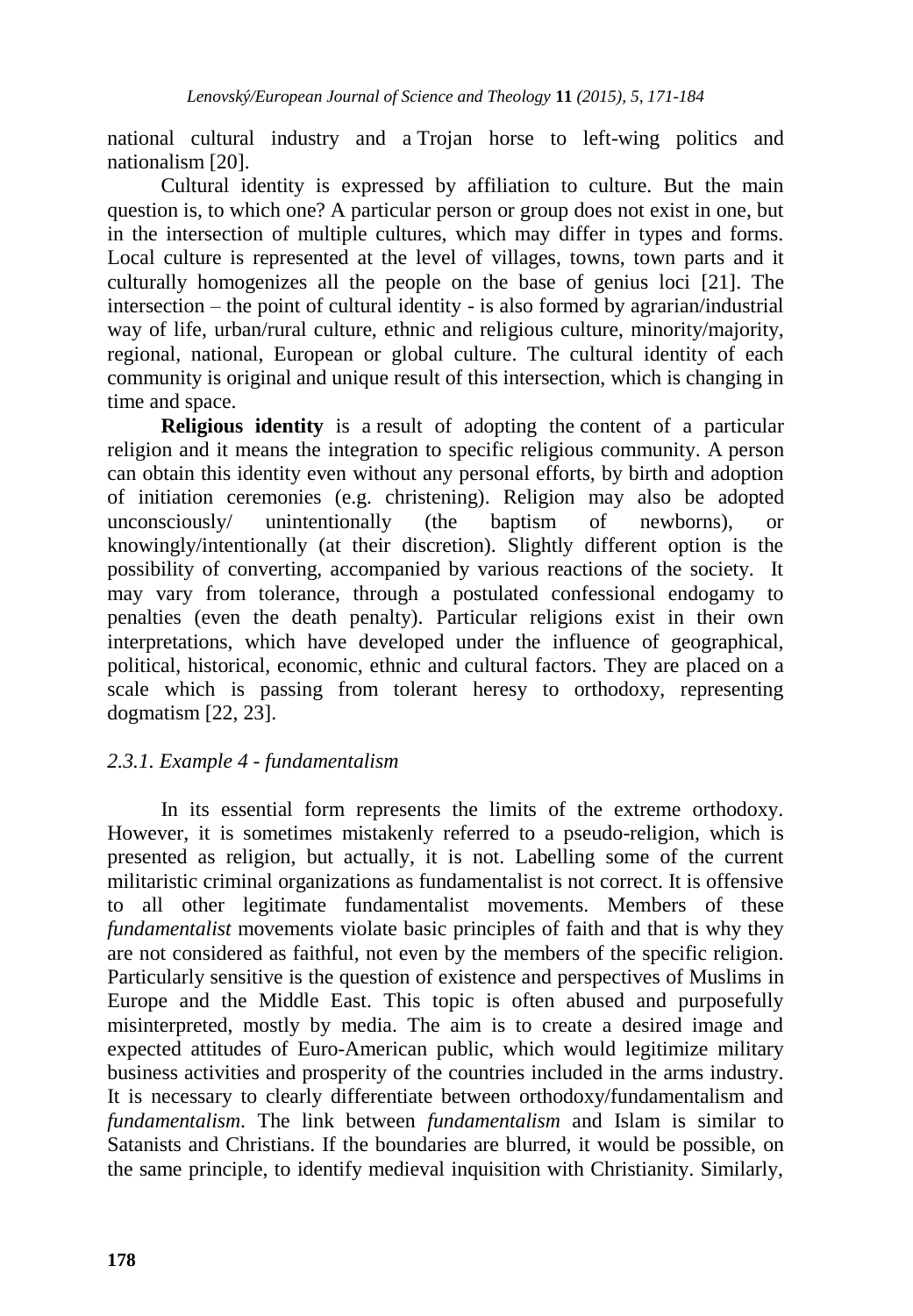burning of witches could therefore be seen as a normal practice of Christians, which is definitely not an objective evaluation of Christianity today.

When studying religious identity, two new phenomena must be taken into account: 1. declining religious endogamy and establishment of mixed families, 2. changes in the extent of realization and implementation of religion. Despite the fact that each religion has its subjective and objective implementation parameters strictly defined, in a real changing world, it is essential to adapt to current circumstances. This results in a situation in which not all members of religious communities are equal in their approach towards religion. Without a proper study of religious issues, we have at disposal only vague and irrelevant, sometimes even misleading statistics of religious structures.

## *2.3.2. Socio-professional identity*

**Socio-professional identity** comes to the fore especially within the materialistic point of view. It defines and fills the contents of all other identities. It is one of the most significant identities in practical life and social relations. Generally, it is shaped by socially established source of livelihood and related social status. When culture reached such a level of development that production specialization became necessary and possible, division of work occurred. Neolithic man changed from hunter and gatherer to a farmer-shepherd, who later became a worker-employer. Development of agriculture later allowed the emergence of a surplus and its sale/exchange. Accumulation of resources, capital formation, private property, processes of inheriting and property ownership occurred. At first, they were managed by – at that time creating - ancestral and social systems (societas), later by policy and legislation (civitas). As the spiral was spinning, new sources of livelihood emerged (from crafts, through manufactories, to industrial production). Division of labour initiated the formation of **professional identity.** In many cases, this identity was even hereditary, determined by father´s employment, local communities or historical and natural conditions. Intergenerational transmission of professions was also stimulated by the absence of formal education system. In historically traditionalist communities, socio-professional identity was even closely linked to ethnic, generational, gender and social identity. Modern communities, based on civil rights and equal opportunities, manifest that education and individual skills are the primary preconditions. However, cases of the link between generational and professional identity are relatively normal and systematic even today (e.g. families or family clans of lawyers, judges, businessmen, doctors or politicians – mostly lucrative jobs with high power and influence on society). This happens also in a legitimate way, e.g. if it is necessary to pass on the capital accumulated by previous generations.

For modern societies with a high socio-professional vertical mobility, autonomy of this identity in relation to others and its frequent changes are typical. Many people repeatedly change the place of work or even the type of work during their productive age. Older generations often have difficulties to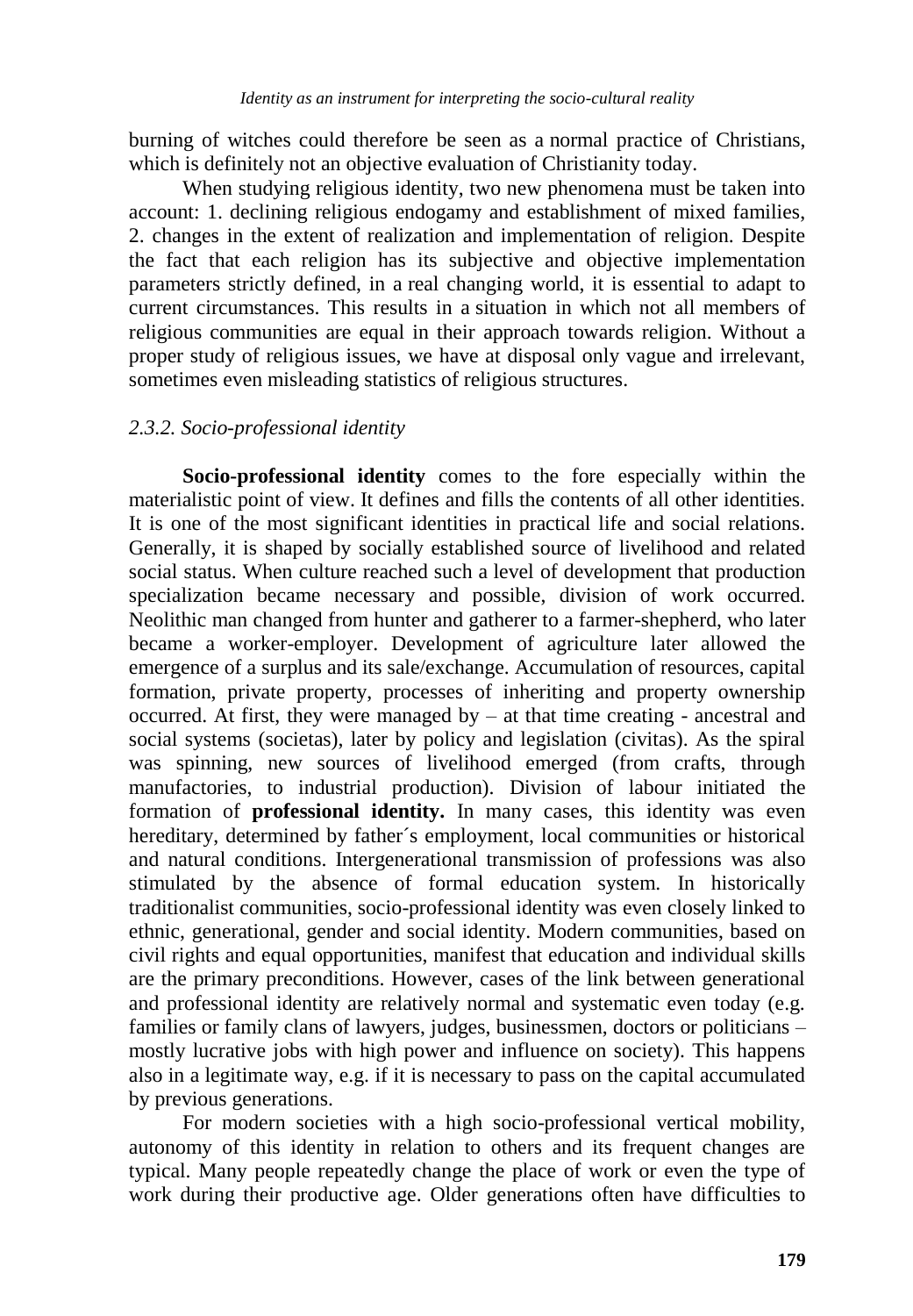cope with this dynamics, because this area used to be considered as one of the most static. Sometimes for centuries lasting generational continuity of agricultural or worker families living in relatively closed communities (enclaves, some of them even ethnically or religiously different), is distorted by external changes. They deal with consequences of these changes according to the given cultural equipment and adaptation/acculturation mechanisms. Moreover, this development cannot be considered as linear (what once was, never comes back). It is cyclical, as it is evidenced in the past and by revitalization of some trends under the influence of socio-economic and global political changes [24, 25].

Formation of socio-professional identity at present is generally influenced by the labour market, regional and national strategies (business plans of towns, villages, states) and global strategies of international companies. Apart from these, also cultural predispositions of certain communities (and their (non)compatibility), self-realization and self-satisfaction are playing certain role in dissemination and adaptation of professional strategies. Influence of a materialist basis on the existence of modern man is sometimes underestimated and forgotten in anthropological, ethnological and culturological trends. Socioprofessional identity is often a tool for creation of all other identities. Depending on this identity, a person or entire communities are willing/are forced to resign from all other positions, presented and previously considered as fixed, stable and almost sacred.

# **3. Identity management**

By managing the identification process, it is possible to change a human into a tool for satisfying needs, means of production, power for promoting interests or a consumer of products. Socialization/enculturation fulfil exactly these goals. Besides this, they determine the quality of human life and they are an unquestioning condition of survival. A pessimist would say that each individual is a prisoner of his own society/culture with no other choice. An optimist would emphasize the position of man as creator of the culture (arts, knowledge, and inventions) and the progress of civilization. Under the guise of identity, millions of people were killed. According to C. Geertz, what makes it impossible to understand what people are doing is the lack of familiarity with their universe of ideas, within which acts are signs [6]. This is undoubtedly true, but sometimes too humanistic and optimistic. Analysis of reasons for these acts is important as well. Ethnocentric nature of man together with unfamiliarity and *ignorance* are only a partial prerequisite of explanation of traumatic events and threats at present. It is because some people are more active than others, due to their place in social hierarchy or their skills and predispositions. They can act more or less effectively. Some have more space for the application (of power) than others [3]. Elites have the support of others, they have a mandate to represent, to lead and to work in their interest. They are role models. They have the trust of the population (state), trust of employees (management), trust of worshipers (religious and spiritual leaders). But members of the elites, however,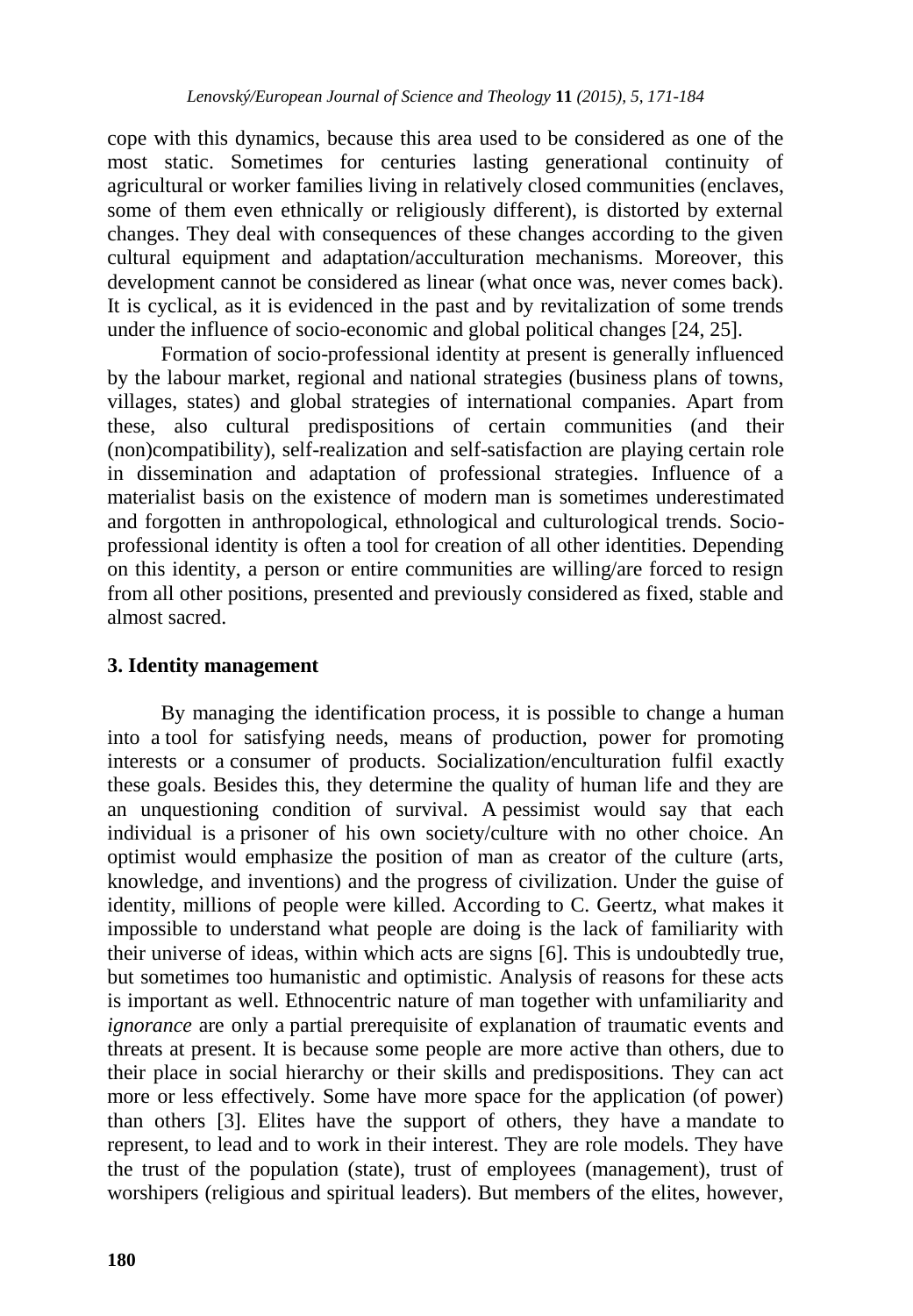are also members of other groups and holders of many other identities, like everyone else. They also have their (own) objectives and activities that should be taken into account.

Intentional identity management is present in every society, because it is necessary in fulfilling its objectives. According to certain inputs to the identification process, it is possible to estimate the outputs. McDonaldization of culture and various subcultures aimed at economic profit and consumption, are characteristic features of the contemporary way of life.

## *3.1. Example 5 - current hip-hop subculture*

Is based on a transparent fraud (paradox) is a very efficient investment. The credo *is to be yourself*, at all times, in all situations, have the courage, be independent and *cool.* What is ironical, is the fact that all forms of expression, vocabulary, intonation, gestures, phrases, music, lifestyle and clothing are strictly defined, in detail. To be a legitimate member, you have to live the hiphop culture exactly as it should be. It is opposite to the main slogan to be yourself and it is even contrary to the very philosophy of subcultures. This applies not only to hip-hop, but for all teenage trends (countercultures) in consumer society. Due to commercialization, a counterculture changes to the *counterculture* – a subculture which is a result of commercial strategies of show business. Target groups are sophisticatedly chosen. Identification process is well-defined and (medially presented) results - identity and consumption are ensured.

In terms of countercultures or discriminated groups, the situation is different. Such a group may use four universal solutions in the struggle for identity: 1. minimalize of contacts with other (better) groups; 2. dust off old myths (explaining the low status because of hardships in the past or injustice of outside world); 3. the use of famous ancestors, uniqueness of the group and changes in the comparing criteria so that its strengths (such as musical talent) would be highlighted; or vice versa; 4. intensify contacts in order to change stereotypes, attitudes and opinions, if this is chosen as a better way [26]. Example of using the work with identity issues is also the application of multicultural approach in practice, integration of minority cultures or strategies of discriminated groups. The process consists of three stages: 1. formation or update of the identity project (based on the aim and the group), 2. actual process of identification, 3. result – identity. To be adopted by potential addressees, the project must contain essential attributes. Usually, there are some of these previously verified - ideas:

- highlighted human nature, or vice versa, divinity and excellence of the addressees,
- characteristic features of the recipient interpreted as positive preconditions,
- historical events and successful personalities in the past and the present,
- comparison between the positives of the recipients and the negatives of the others,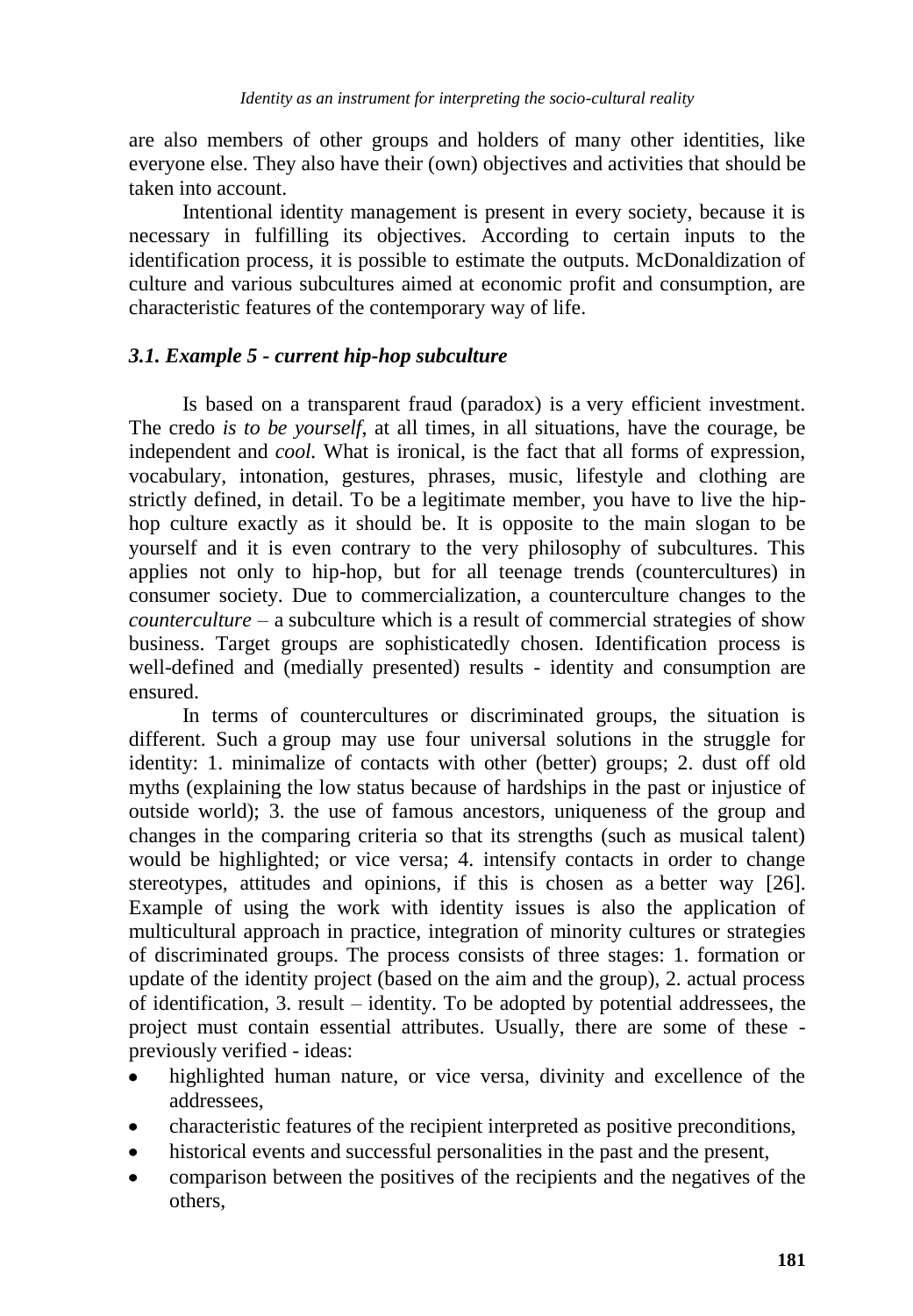- positive perspective,
- affirmation of the project positives by repeating and emphasizing its fundamental ideas.

## *3.2. Example 6 - European Union – applied identity management*

At present, identity management is a tool for creating and establishing the European citizen. The process is a response to socio-economic changes in the late 20<sup>th</sup> century and it is inevitable. Costs spent of the project of *European identity* can be analyzed even economically, based on the prices of inputs (educational projects of EU institutions and other national institutions, various projects and grants, promotion events, campaigns, advertising), like in any other product. The value of European identity, however, cannot be quantified. There are several examples of a relatively successful application of the identity project in the past – it was the creation of collective identity of originally very diverse groups (identity of Americans, Czechoslovak communists in socialism, Yugoslavs). During the Cold War, Europe was divided into two warring sides. Their inhabitants had to adopt the dictated ideological identity. In case of refusal or resistance, consequences were well-known: in the *eastern bloc*, it was all kinds of physical and mental terror, even the death penalty and persecution of family members. In *western bloc countries,* elites and society were seemingly more tolerant to the opposition. Punishment was usually in the form of social condemnation or embarrassment (propagandistic film production, etc.). Opposition activities were monitored and eliminated on both sides of the *Iron Curtain*, albeit in different ways. Till 90s, socialist identity with the perspective of the communist identity was presented as totally stable. People lived according to clear objectives and preferred means of their achievement. For forty years, purposely constructed socialist identity with precisely defined attitudes, beliefs and behaviour stereotypes, was the only option for a – not insignificant - part of the people all over the world. In opposition, there was a society with its own identity, built on a different principle, today called as democratic. Although these two ideologies were seemingly contradictory, based on different principles, they had something in common. Their identities were identified, managed and represented equally purposefully, consistently and professionally. Finally, the ideology of one side collapsed and its inhabitants rather quickly adopted the other one.

According to Foucault's holistic explanation, history is a succession of periods formed by dominant discursive systems with their one logic. Historical change was not caused by acts of people, because they are only keepers and products of this discursive system [3]. This expression, together with Lawless's stress model, when a change only comes when the group gets into existential stress [7], may be, when accepting the importance of opposition elites, considered as relevant and concise explanation of the changes discussed above.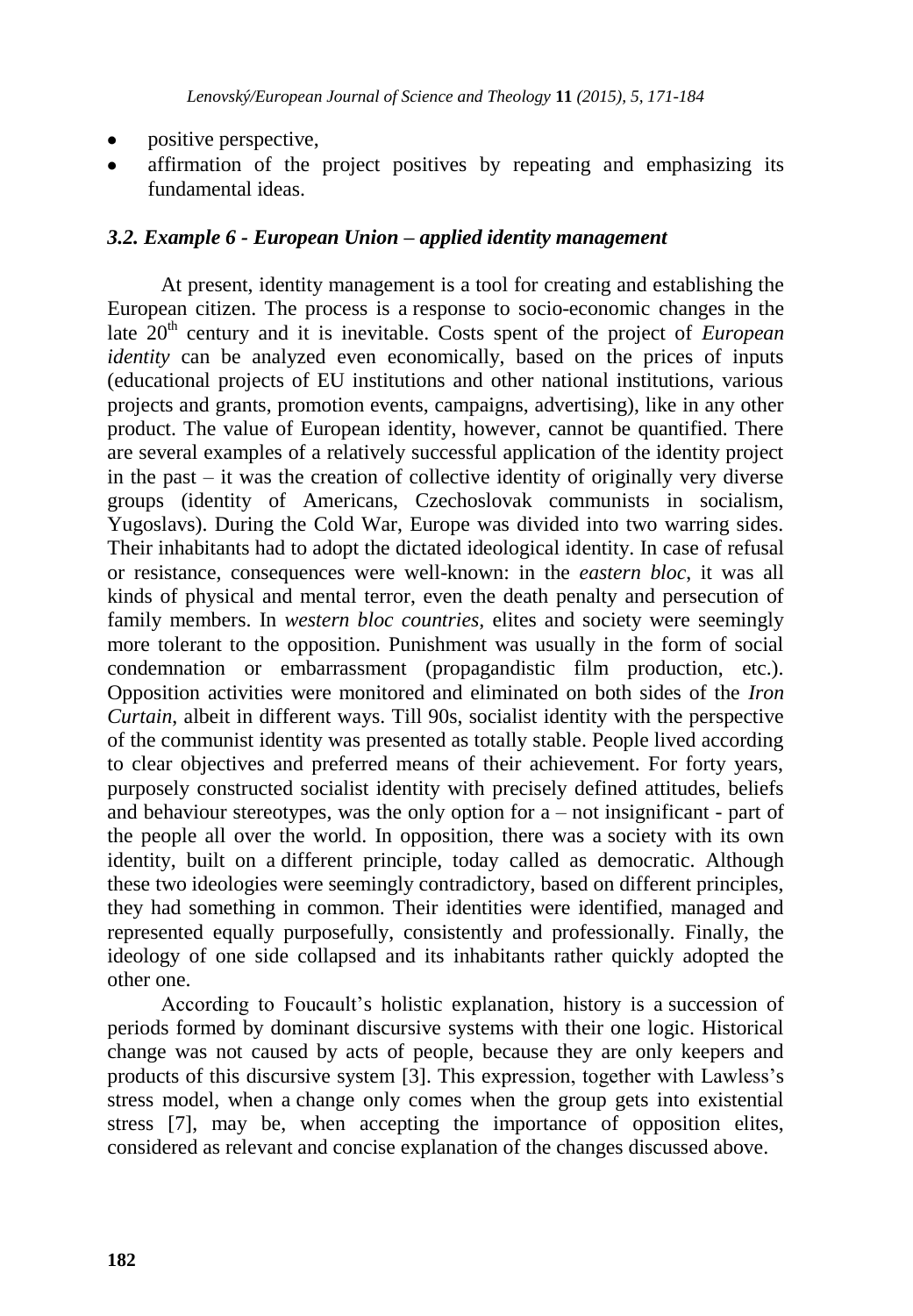#### **4. Conclusions**

**The identity expresses the existence of man in society.** When studying issues of identity, a particular subject/entity itself is not so important. Human being is open to what is considered as legitimate, normal and relevant in the surrounding world. Even though, the identity of a person cannot be defined solely according to its content. **Social world and cultural text, in which the processes of definition and self-definition are ongoing, are the primary** [27]**.** Identity is what a person can say about himself/herself that it is. It is built on what the others say that he/she could be [28]. People are what they believe they are. And their beliefs about what they are established on what the authorities told them about it [29].

Identity is always contextual, situational and interpretive. Sometimes static, but mostly dynamic. It is integrated, because its components (partial identities) are interconnected. A certain change in a particular identity may induce changes in others, even all of them. Identity is adaptive, since its internal configuration is variable, depending on the identification situation. Enculturation and socialization show us how brilliantly we can handle our own identities in real time and space [30]. Identity is shared, because it exists only in interaction with *others* (both similar and different to us). Individual identities form a configuration of complex Identity, which is unique, original and variable in space and time. Therefore it sometimes can be rather controversial and inconsistent. In a real scientific research, man/society must be always regarded as holder of multiple identities. There is no man or group existing only in one identity, although it sometimes may seem like that.

## **References**

- [1] J. Piaček and M. Kravčík, *Identita*, in *Filit. Otvorená filozofická encyklopédia*, Open Society Foundation, Bratislava, 1999, online at http://dai.fmph.uniba.sk/~kravcik/filit/pojem.php?obl=Identita.
- [2] D. Krech, R.S. Crutchfield and E.L. Ballachey, *Individual in Society*, Mc Graw-Hill Book Company, New York, 1962, 564.
- [3] B. Fay, *Contemporary Philosophy of Social Science: A Multicultural Approach*, Blackwell, Oxford, 1997, 266.
- [4] J. Piaček and M. Kravčík, *Dekonštrukcia*, in *Filit. Otvorená filozofická encyklopédia*, Open Society Foundation, Bratislava, 1999, online at http://dai.fmph.uniba.sk/~filit/fvd/dekonstrukcia.html.
- [5] T. Eagleton, *The Idea of Culture*, Blackwell, Oxford, 2000, 168.
- [6] C. Geertz, *The Interpretation of Cultures*, Basic Books, New York, 1973, 480.
- [7] R. Lawless, *The Concept of Culture: An Introduction to the Social Sciences*, Burgess, Minneapolis, 1979, 89.
- [8] V. Soukup, *Dějiny antropologie*, Karolinum, Praha, 2004, 667.
- [9] J. Jandourek*, Sociologický slovník,* Portál, Praha 2007, 285.
- [10] R. Králik, Cirkevné listy, **5** (2002) 115-123.
- [11] R. Králik, Eur. J. Sci. Theol., **11(3)** (2015) 183-189.
- [12] M. Pavlíková, Eur. J. Sci. Theol., **11(3)** (2015) 191-200.